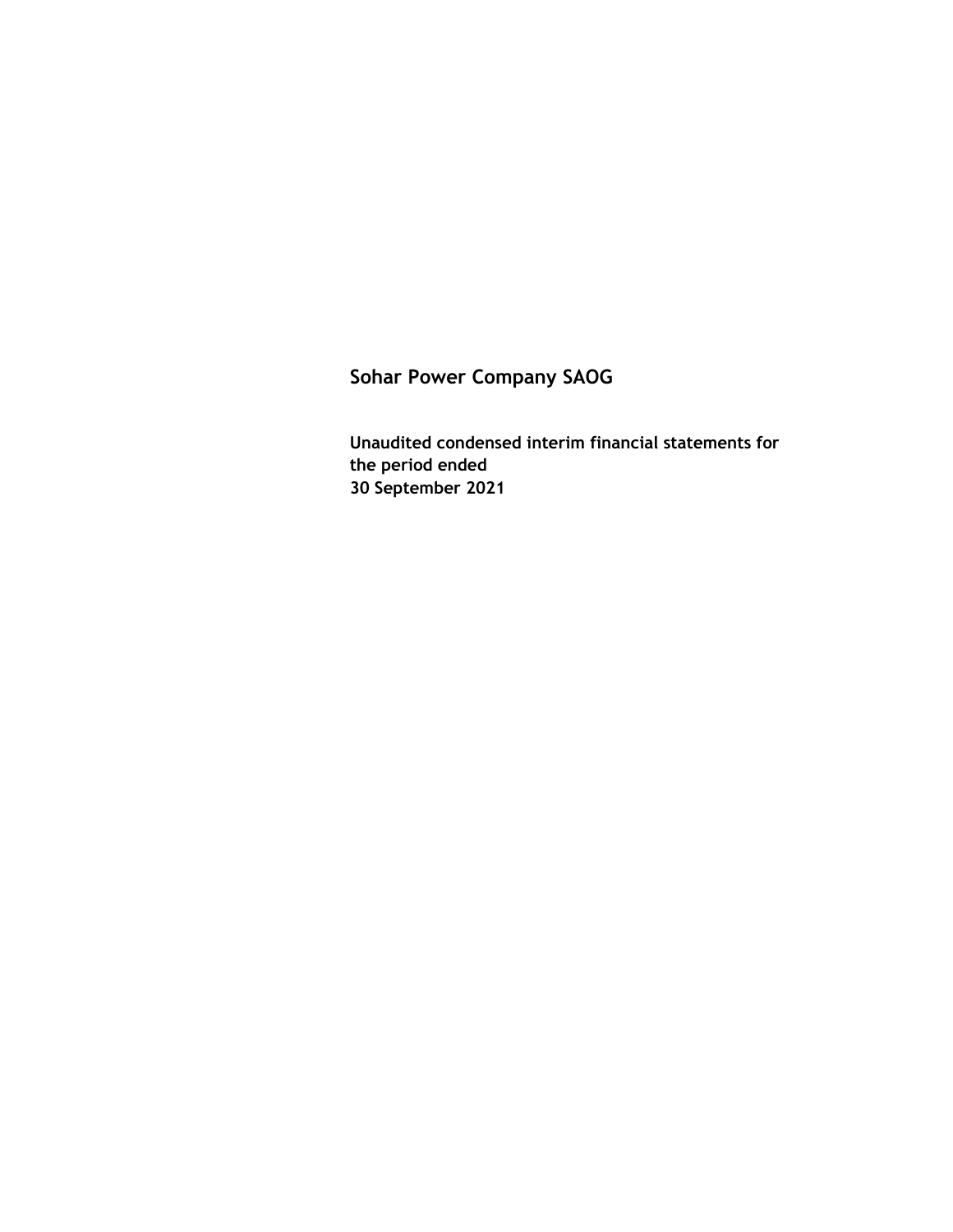### **BOARD OF DIRECTORS' REPORT**

Dear Shareholders,

On behalf of the Board of Directors of Sohar Power Company SAOG ("Sohar Power" or the "Company"), I am pleased to present you with the Quarterly Directors' Report of the Company for the period ended 30 September 2021, corresponding to the fifteenth year of operations of the Company.

### **Health & Safety**

The Third Quarter of year 2021 has seen excellent Health and Safety performance for Sohar Power. There were no Lost Time Accidents (LTA), accumulating to 3,167 days without LTA at the end of September 2021. The Health and Safety of our employees, contractors, and visitors remains the utmost priority for the Company and its operator Sohar Operations & Maintenance Company LLC ("SOMC").

In addition, the global challenge continued in the form of the COVID-19 pandemic that required Sohar Power, its contractors and stakeholders to activate their Business Continuity and aspects of Disaster Recovery plans. The Company and its Operator remain vigilant, promoting social distancing, and ensuring that all protection measures are in place going forward. All staff have been vaccinated against the virus.

### **Operations & Maintenance**

The plant achieved 99.84% reliability for power and 99.34% for water. Forced outages amounted to 0.16% for the power plant and 0.66% for the water plant in the reporting period.

The demand for power and water continued to below due to the entrance of new water plant in the port area and overcapacity in the Oman electricity grid. The plant was in standby mode and under preservation most of the time; accordingly, the load factors of the plant in the reporting period reached 1.4% for power (2.5% in 2020) and 1.3% for water (1.3% in 2020) mainly due to performing the Annual Performance Test which was conducted in Feb'21.

An aggregate of 55 GWh net power and 0.5 million m3 potable water was delivered to the electricity and water grids respectively during the period.

Maintenance activities were performed by SOMC and its sub-contractors, in accordance with Original Equipment Manufacturers' recommendations, while applying the best standards and practices for health & safety and maintenance of the industry. All gas turbines underwent regular annual maintenance during the Winter Period; there were no Major Inspections undertaken during the Winter Period.

### **Financial Performance**

The Board of Directors would like to announce that the Company has ended the period with a net loss of RO (3.069) million compared to a net profit of RO 1.570 million in the same period 2020.

The decrease in profit in 2021 is mainly due to the partial impairment of power plant which is offset by lower finance cost and better fuel margin compared to 2020.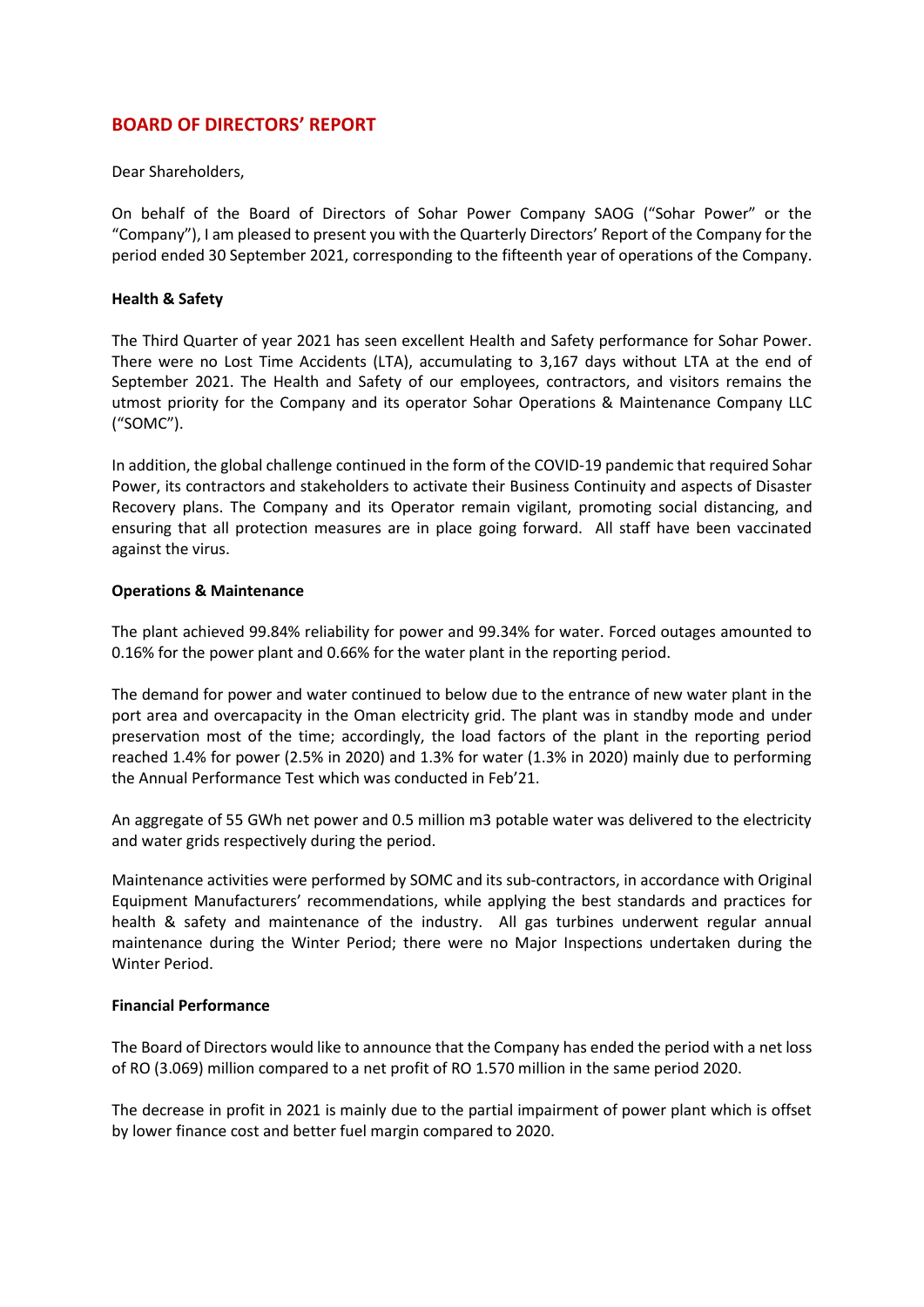The revenues for the period 2021 amount to RO 20.9 million against RO 21.2 million for the same period 2020. This mainly due to lower load factor of the plant (low power and water demand). As per the PWPA agreement with the off-taker, the variation of the Load Factor has no impact on the company profitability as the mainstream of the profit is generated from the available capacity and reliability of the plant, (load factor is a pass-through item under the PWPA (and financially neutral to the Company).

The direct costs have decreased from RO 5.9 million in 2020 to RO 5.6 million in 2021, mainly due to the decrease in gas consumption as a result of lower load factor.

The reduction in finance costs by RO 0.9 million in 2021 in comparison to 2020 is associated with debt repayments during the year.

Long term loans were repaid, and swaps were settled on their due dates. The hedging deficit on the Company's swap agreements at the close of business on 30 September 2021, was RO 1.3 million, in comparison with valuations as of 31 December 2020 of RO 3.3 million. As per IAS 39, hedging deficit is calculated on each balance sheet date, and it represents a notional loss, which the Company may incur if it opts to terminate the swap agreements on this date. However, under the terms of Financing Agreements, the Company is not permitted to terminate its swap agreements and, as such, the loss is notional.

Under its Financing Agreements entered into with its lenders, Sohar Power is subject to a cash sweep mechanism which started on 30 September 2015 and will last until the full repayment of the longterm loans. The cash sweep mechanism prevents the distribution of dividends to shareholders since all the available cash is devoted to the repayment of the loans. This mechanism is common in financing agreements throughout the region and helps to provide a competitive tariff for an off-taker such as OPWP at the time of the bid. As previously disclosed, the pay-out of dividends ended in 2016, and there will be no more dividend distributions to shareholders unless the debt of the Company is refinanced, and the cash sweep is successfully removed. The Company has explored and continues to explore opportunities to refinance its project finance debt.

The share price decreased slightly to 0.044 during the year compared to RO 0.045 at the end of 31 December 2020.

### **Outlook**

Looking ahead, the Company expects to maintain high reliability even though the delivered power and water level is expected to be at a same level seen in 2020, while undertaking periodic maintenance activities, in a safe working environment for its employees, contractors and visitors.

The Company engaged as well in the second phase of '2022 Power Procurement process' launched by OPWP RfP on 16<sup>th</sup> October 2019. The Company has submitted its offers on 29<sup>th</sup> April 2020 as per the processes of the RfP. After long awaited decision on the tender 2022 status, OPWP has issued a notice (already disclosed to the Muscat Stock Exchange on October 24<sup>th</sup> 2021) to the tenderers informing the annulment of the Power 2022 Procurement Process. OPWP stated that the drop in oil prices coupled with the repercussions of the pandemic have negatively impacted the demand growth of the electricity in the country which resulted in no requirement for any new power capacity to be procured under the Power 2022 Procurement Process.

Based on the above decision by OPWP, the Company may operate in the Spot Market currently under the last stages of trial run period and which is expected to go live before the end of this year, according to OPWP. Revenues will not be contracted in the Omani Spot Market; it will be subject to the overall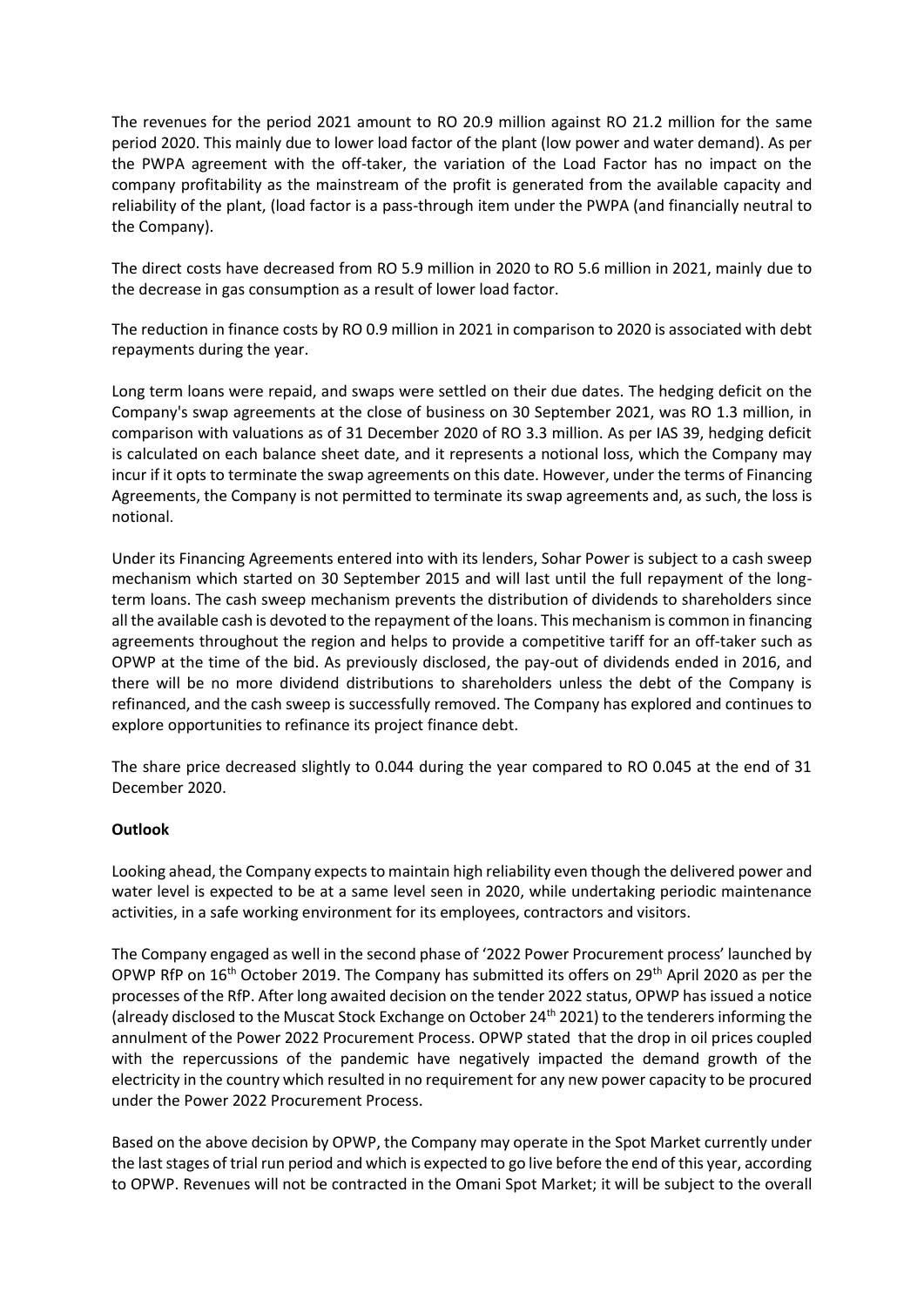supply and demand in the Market. The Company has appointed an independent consultant to conduct a study to assess the company forecasted revenue should the plant operates in the spot market. Although the 7 Years Statement (2020-2026) has not been published by OPWP, based on reasonable assumptions with respect to the future demand growth and the existing overcapacity in the system, it is very unlikely that the Company will be able to secure a source of revenues under the current design of the Spot Market.

The energy transition is accelerating in Oman, caused by the continuous drop in prices for renewable energy such as photovoltaics and wind. This is likely to impact the competitiveness of existing conventional thermal plants and might substantially reduce their value beyond the term of their current P(W)PAs.

The Company will also engage with different stakeholders to assess the feasibility of the potential bilateral contracts for its plant, executive regulation to allow the Company to enter into this type of agreement is still awaited from the authorities.

The Company will continue the discussion with the offtaker and the authority regarding the issuance of the bilateral contract framework. The Company has reassessed the impairment of the plant which resulted in an impairment loss of OMR 6.6 million that is recorded in Q3 2021 unaudited financial statement. The Company will continue reassessing the impairment of the plant based on the future development and record the necessary adjustment should the outcome of all the options mentioned above do not support business continuity..

In case of none of the above options is feasible or viable, restructuring the outstanding debt after the current term of PWPA will be very challenging as well.

On behalf of the Board of Directors, I wish to thank our valued shareholders for their continued support, trust, and confidence. I would also like to thank all the personnel associated with the operation and maintenance of the plant in Sohar and the staff of the Company for their loyalty, dedication and commitment.

I would also like to express our gratitude to His Majesty Sultan Haitham bin Tarik and His Government for their continued guidance, support and encouragement to the private sector.

**Luciano Guffanti** Chairman of the Board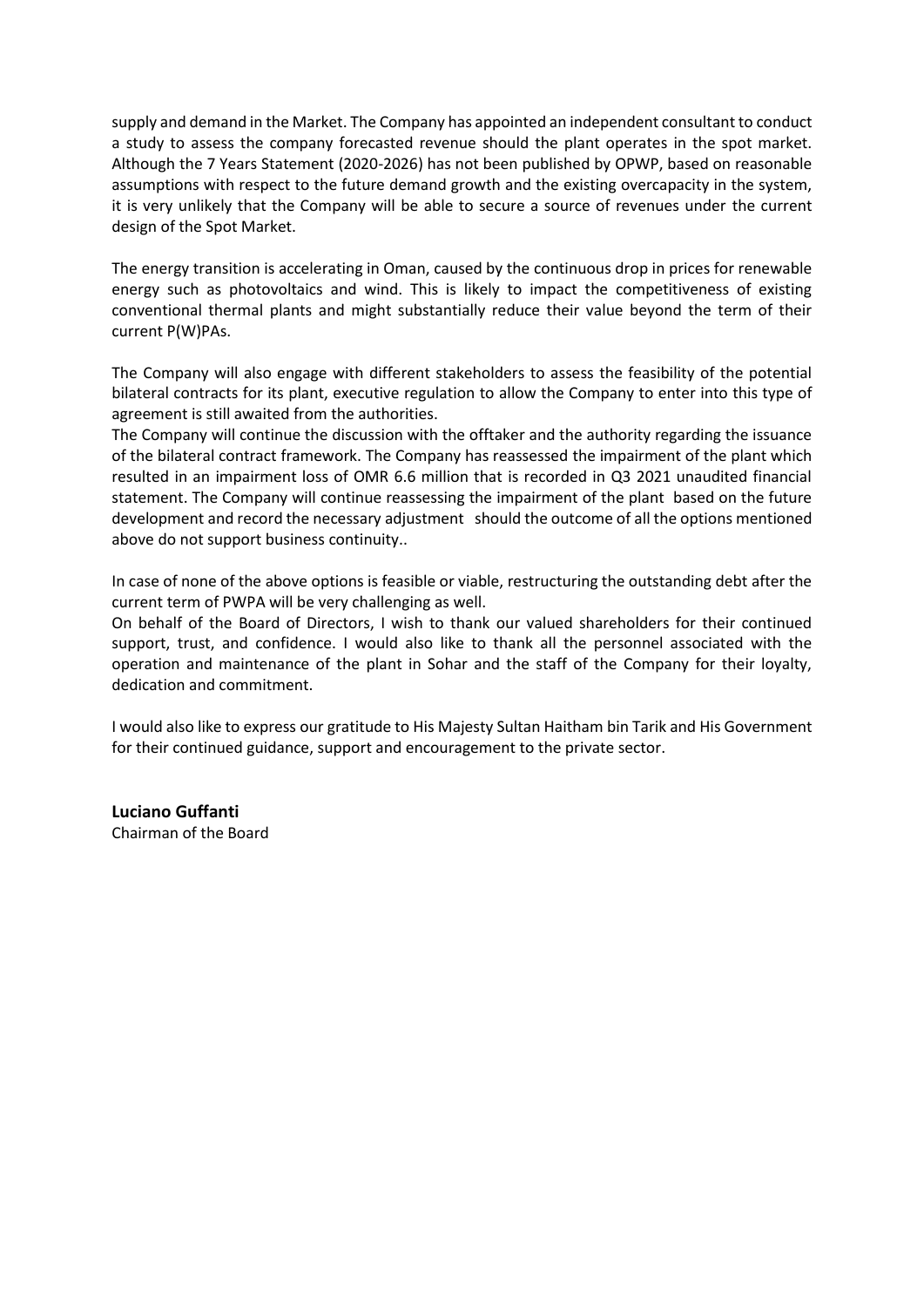### **Sohar Power Company SAOG Unaudited condensed statement of financial position as at 30 September 2021**

|                                        | <b>Notes</b>            | 30 September<br>2021 | 31 December<br>2020 | 30 September<br>2021 | 31 December<br>2020 |
|----------------------------------------|-------------------------|----------------------|---------------------|----------------------|---------------------|
|                                        |                         | RO'000               | RO'000              | <b>USD'000</b>       | <b>USD'000</b>      |
| <b>ASSETS</b>                          |                         |                      |                     |                      |                     |
| Non-current assets                     |                         |                      |                     |                      |                     |
| Property, plant and equipment          | 3                       | 66,362               | 81,821              | 172,370              | 212,523             |
| Right-of-use assets                    | 3                       | 113                  | 226                 | 294                  | 586                 |
| Total non-current assets               |                         | 66,475               | 82,047              | 172,664              | 213,109             |
| <b>Current assets</b>                  |                         |                      |                     |                      |                     |
| Inventories                            |                         | 869                  | 793                 | 2,257                | 2,060               |
| Trade and other receivables            | $\overline{\mathbf{4}}$ | 3,878                | 2,655               | 10,071               | 6,897               |
| <b>Bank balances</b>                   | 5                       | 3,250                | 6,270               | 8,442                | 16,286              |
| <b>Total current assets</b>            |                         | 7,997                | 9,718               | 20,770               | 25,243              |
| <b>Total assets</b>                    |                         | 74,472               | 91,765              | 193,434              | 238,352             |
| <b>EQUITY AND LIABILITIES</b>          |                         |                      |                     |                      |                     |
| <b>Capital and reserves</b>            |                         |                      |                     |                      |                     |
| Share capital                          | 6                       | 22,101               | 22,101              | 57,405               | 57,405              |
| Legal reserve                          | 7                       | 4,373                | 4,373               | 11,358               | 11,358              |
| <b>Accumulated Lossess</b>             |                         | (10, 215)            | (7, 146)            | (26, 532)            | (18, 559)           |
| Shareholders' equity                   |                         | 16,259               | 19,328              | 42,231               | 50,204              |
| Hedging deficit - net of tax           | 8                       | (555)                | (2, 296)            | (1, 442)             | (5,964)             |
| Total capital and reserves             |                         | 15,704               | 17,032              | 40,789               | 44,240              |
| Non-current liabilities                |                         |                      |                     |                      |                     |
| Hedging deficit                        | 8                       | 1,241                | 3,290               | 3,223                | 8,545               |
| Non-current portion of long-term loans | 9                       | 35,000               | 46,628              | 90,910               | 121,112             |
| Provision for decommissioning costs    | 10                      | 1,899                | 1,800               | 4,932                | 4,675               |
| Non-current Portion of Lease Liability | 3                       | 257                  | 75                  | 668                  | 195                 |
| Deferred tax liability                 | 11                      | 6,372                | 8,048               | 16,551               | 20,905              |
| Total non-current liabilities          |                         | 44,769               | 59,841              | 116,284              | 155,432             |
| <b>Current liabilities</b>             |                         |                      |                     |                      |                     |
| Current portion of long term loans     | 9                       | 9,450                | 9,232               | 24,545               | 23,979              |
| Current Portion of Lease Liability     | 3                       |                      | 162                 |                      | 421                 |
| Current Portion of defered revenue     |                         | 478                  | 1,881               | 1,242                | 4,886               |
| Trade and other payables               | 12                      | 2,482                | 2,016               | 6,447                | 5,236               |
| Amount due to a related party          | 13                      | 436                  | 288                 | 1,132                | 748                 |
| Provision for taxation                 | 11                      | 1,153                | 1,313               | 2,995                | 3,410               |
| Total current liabilities              |                         | 13,999               | 14,892              | 36,361               | 38,680              |
| Total equity and liabilities           |                         | 74,472               | 91,765              | 193,434              | 238,352             |
| Net assets per share                   | 19                      | 0.074                | 0.087               | 0.191                | 0.226               |

These financial statements, as set out on pages 4 to 15, were approved and authorised for issue by the Board of Directors on 26 October 2021 and signed on their behalf by:

 $\frac{1}{2}$  ,  $\frac{1}{2}$  ,  $\frac{1}{2}$  ,  $\frac{1}{2}$  ,  $\frac{1}{2}$  ,  $\frac{1}{2}$  ,  $\frac{1}{2}$  ,  $\frac{1}{2}$  ,  $\frac{1}{2}$  ,  $\frac{1}{2}$  ,  $\frac{1}{2}$  ,  $\frac{1}{2}$  ,  $\frac{1}{2}$  ,  $\frac{1}{2}$  ,  $\frac{1}{2}$  ,  $\frac{1}{2}$  ,  $\frac{1}{2}$  ,  $\frac{1}{2}$  ,  $\frac{1$ 

Chairman Vice - Chairman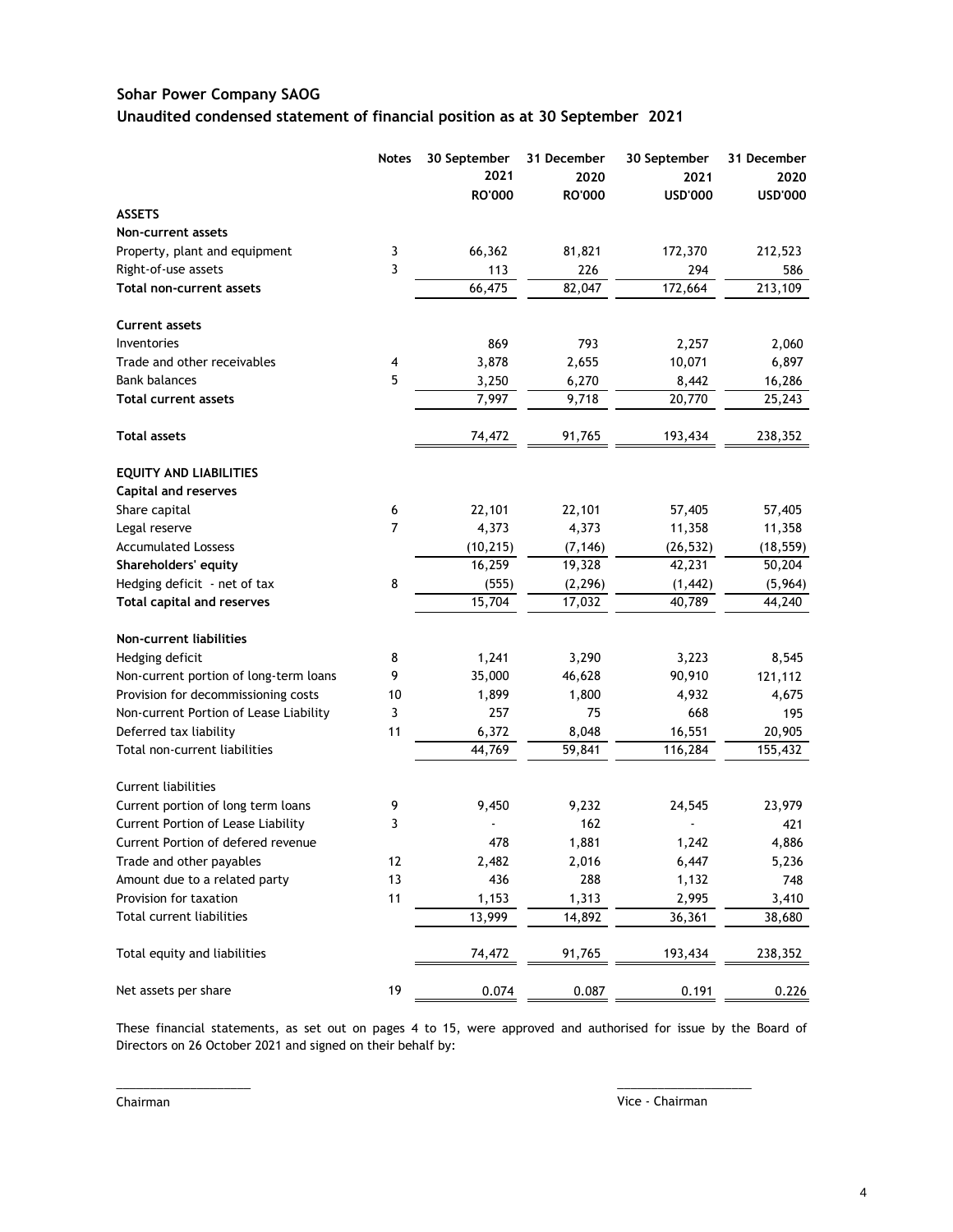# **Sohar Power Company SAOG**

**Unaudited condensed statement of profit or loss for the period ended 30 September2021**

|                                            |              | 30 September<br>2021 | 30 September<br>2020 | 30 September<br>2021 | 30 September<br>2020 |
|--------------------------------------------|--------------|----------------------|----------------------|----------------------|----------------------|
|                                            | <b>Notes</b> | <b>RO'000</b>        | <b>RO'000</b>        | <b>USD'000</b>       | <b>USD'000</b>       |
| Revenue                                    | 14           | 20,897               | 21,224               | 54,278               | 55,127               |
| Cost of revenue                            | 15           | (21, 179)            | (14, 716)            | (55, 011)            | (38, 224)            |
| Gross profit                               |              | (282)                | 6,508                | (733)                | 16,903               |
| Other income                               | 16           | 289                  | 223                  | 751                  | 579                  |
|                                            |              | 7                    | 6,731                | 18                   | 17,482               |
| <b>Expenses</b>                            |              |                      |                      |                      |                      |
| General and administrative expenses        | 17           | (605)                | (954)                | (1,570)              | (2, 477)             |
| Finance costs                              | 18           | (3,013)              | (3,958)              | (7, 827)             | (10, 280)            |
|                                            |              | (3,618)              | (4, 912)             | (9, 397)             | (12, 757)            |
| Profit/(loss) before tax for the period    |              | (3,611)              | 1,819                | (9,379)              | 4,725                |
| Income tax expense                         | 11           | 542                  | (249)                | 1,408                | (647)                |
| Net profit/(loss) after tax for the period |              | (3,069)              | 1,570                | (7, 971)             | 4,078                |
| Basic and diluted earnings per share       | 20           | (0.014)              | 0.007                | (0.036)              | 0.018                |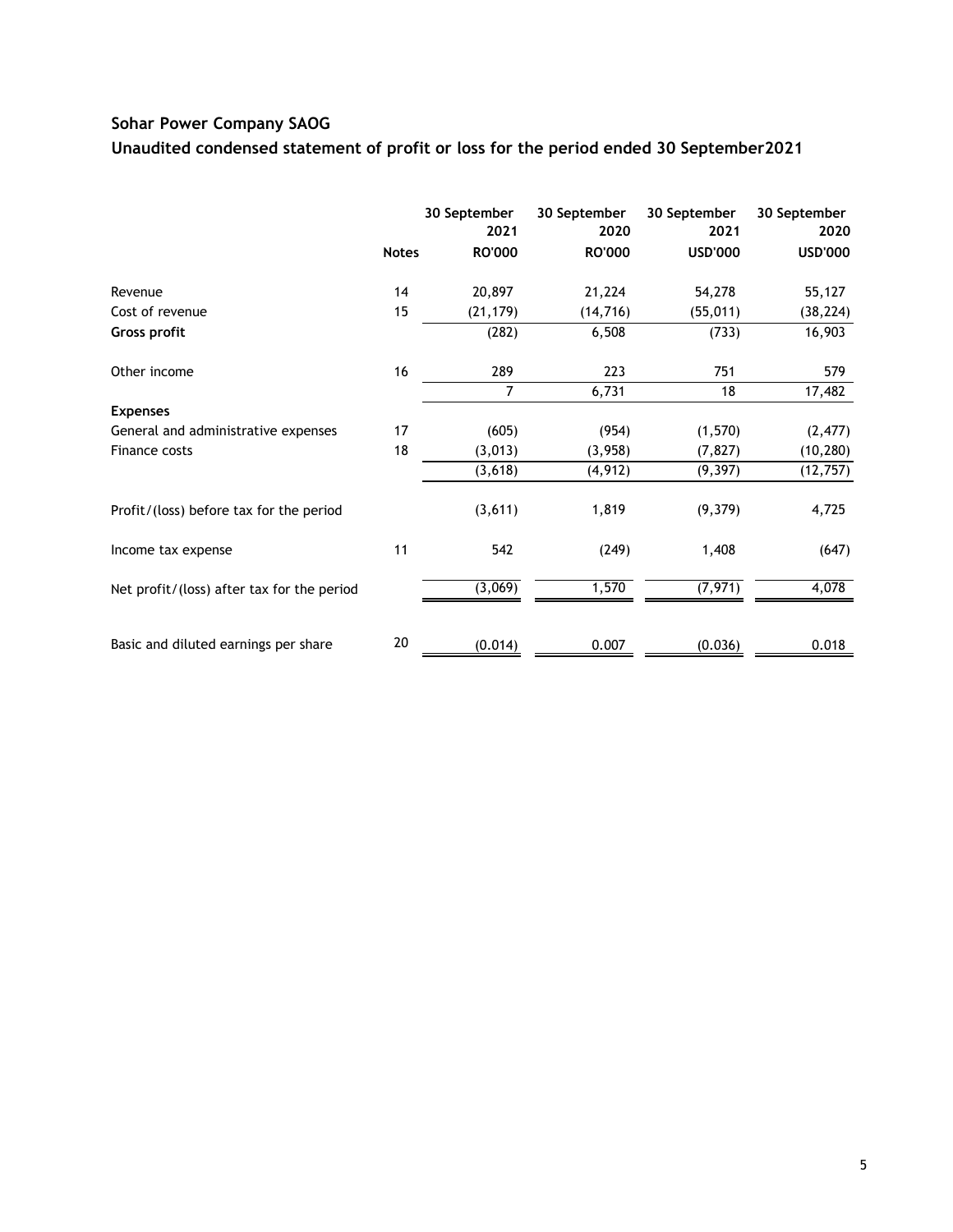# **Sohar Power Company SAOG Unaudited condensed statement of profit or loss for the period ended 30 September 2021**

|                                                     |              | 30 September  | 30 September  | 30 September   | 30 September   |
|-----------------------------------------------------|--------------|---------------|---------------|----------------|----------------|
|                                                     |              | 2021          | 2020          | 2021           | 2020           |
|                                                     | <b>Notes</b> | <b>RO'000</b> | <b>RO'000</b> | <b>USD'000</b> | <b>USD'000</b> |
| Net profit/(loss) after tax for the period          |              | (3,069)       | 1,570         | (7, 971)       | 4,078          |
| Other comprehensive income:                         |              |               |               |                |                |
| Items that may be reclassified into profit and loss |              |               |               |                |                |
| Fair value gains on interest rate swaps             |              | 1,741         | 155           | 4,527          | 402            |
| Related taxation                                    | 11           |               | ۰             |                |                |
| Total other comprehensive income for the period     |              | 1,741         | 155           | 4,527          | 402            |
| Total comprehensive income for the period           |              | (1, 328)      | 1,725         | (3, 444)       | 4,480          |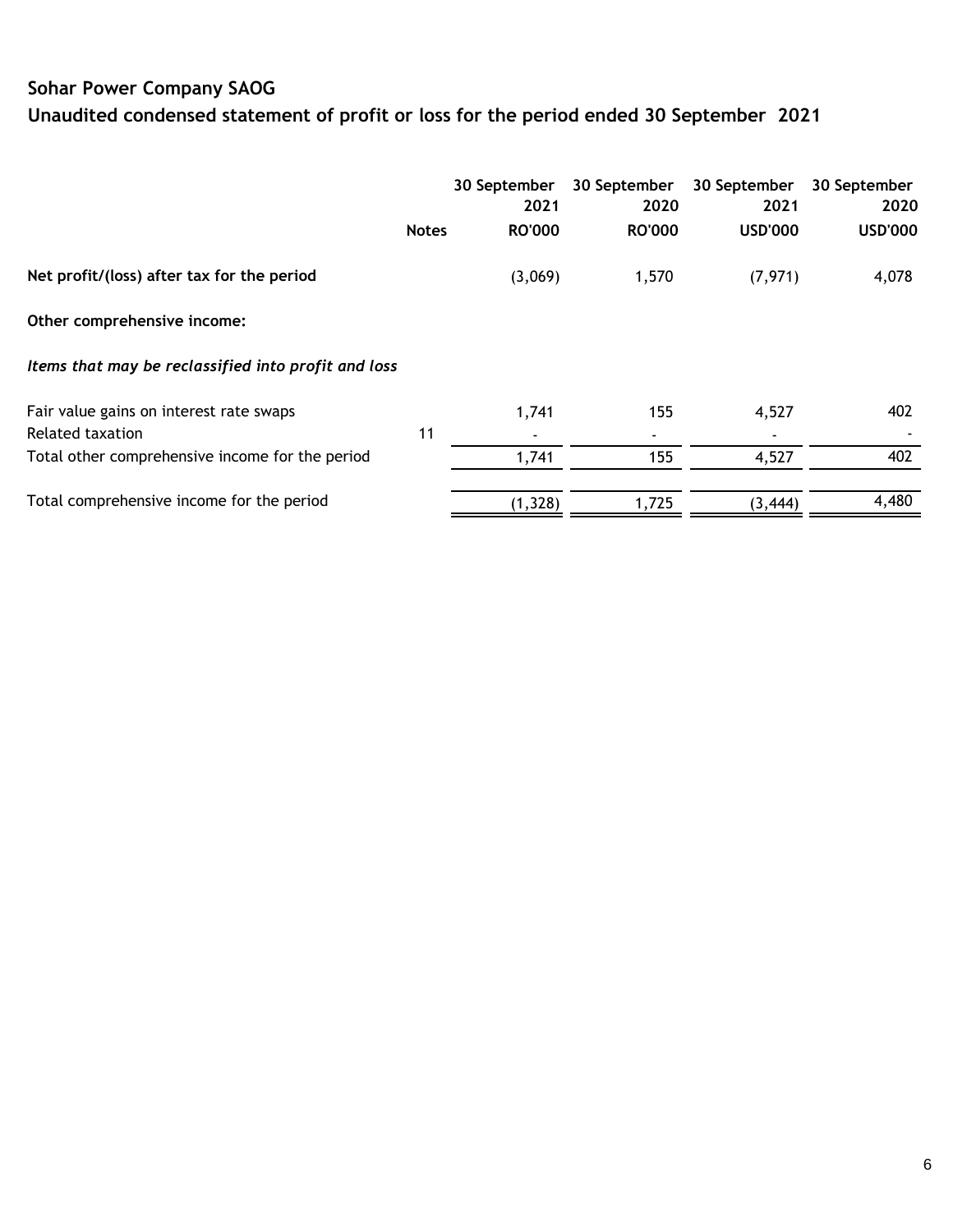# **Sohar Power Company SAOG**

**Unaudited condensed statement of changes in shareholders' equity for the period ended 30 September 2021**

|                                              | <b>Notes</b>   | <b>Share</b><br>capital<br><b>RO'000</b> | Legal<br>reserve<br><b>RO'000</b> | Accumulated<br><b>Lossess</b><br><b>RO'000</b> | Hedging<br>deficit<br><b>RO'000</b> | <b>Total</b><br><b>RO'000</b> | <b>Total</b><br><b>USD'000</b> |
|----------------------------------------------|----------------|------------------------------------------|-----------------------------------|------------------------------------------------|-------------------------------------|-------------------------------|--------------------------------|
| Balance beginning of the year                |                | 22,101                                   | 4,373                             | (7, 146)                                       | (2, 296)                            | 17,032                        | 44,240                         |
| Net profit / (Loss) after tax for the period |                |                                          |                                   | (3,069)                                        |                                     | (3,069)                       | (7, 971)                       |
| Other comprehensive loss for the period      |                |                                          |                                   |                                                | 1,741                               | 1,741                         | 4,521                          |
| Transferred to legal reserve                 | $\overline{7}$ |                                          |                                   |                                                |                                     |                               |                                |
| At 30 September 2021                         |                | 22,101                                   | 4,373                             | (10, 215)                                      | (555)                               | 15,704                        | 40,790                         |
| Balance at 1 January 2020 (as restated)      |                | 22,101                                   | 4,148                             | (9, 177)                                       | (3, 140)                            | 13,932                        | 36,192                         |
| Net profit for the year                      |                |                                          |                                   | 2,256                                          |                                     | 2,256                         | 5,860                          |
| Other comprehensive income for the year      |                |                                          |                                   |                                                | 736                                 | 736                           | 1,912                          |
| Transferred to legal reserve                 | 7              |                                          | 225                               | (225)                                          |                                     |                               |                                |
| Ineffective portion of cash flow hedge       |                |                                          |                                   |                                                | 108                                 | 108                           | 276                            |
| At 31 December 2020                          |                | 22,101                                   | 4,373                             | (7, 146)                                       | (2, 296)                            | 17,032                        | 44,240                         |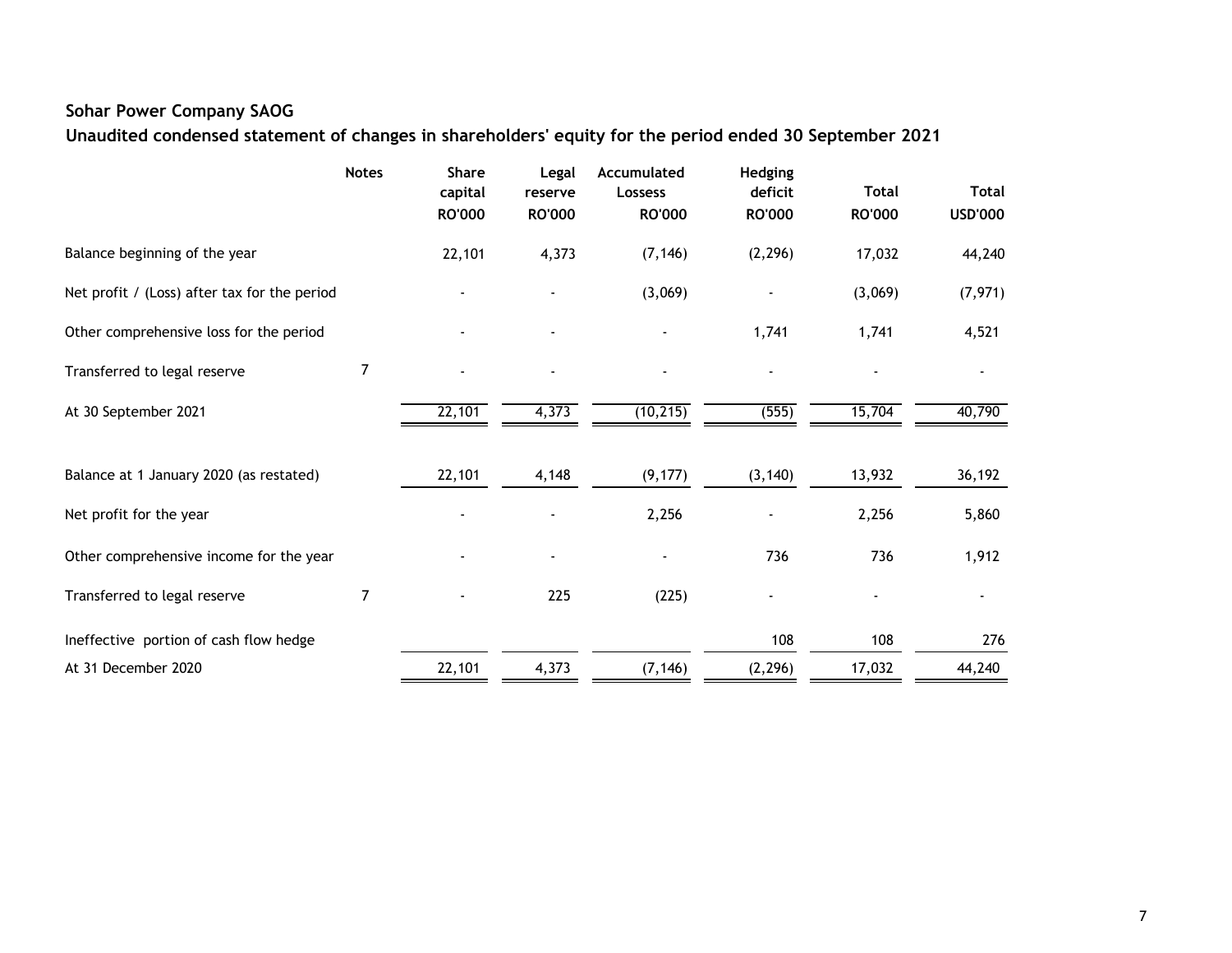# **Sohar Power Company SAOG Unaudited condensed statement of cash flows for the period ended 30 September 2021**

|                                                    |              | 30 September   | 30 September  | 30 September   | 30 September   |
|----------------------------------------------------|--------------|----------------|---------------|----------------|----------------|
|                                                    |              | 2021           | 2020          | 2021           | 2020           |
| <b>Operating activities</b>                        | <b>Notes</b> | <b>RO'000</b>  | <b>RO'000</b> | <b>USD'000</b> | <b>USD'000</b> |
| Net profit(loss) before taxation                   |              | (3,611)        | 1,597         | (9,379)        | 4,148          |
| Depreciation                                       |              | 8,845          | 8,851         | 22,974         | 22,990         |
| Partial Impairment to power plant                  |              | 6,615          |               | 17,182         |                |
| Finance costs                                      |              | 3,011          | 3,959         | 7,820          | 10,283         |
| Deferred revenue                                   |              | (1,403)        | (1, 150)      | (3,644)        | (2,987)        |
| Operating profit before changes in working capital |              | 13,457         | 13,257        | 34,953         | 34,434         |
| Movements in working capital:                      |              |                |               |                |                |
| (Increase)/Decrease in inventories                 |              | (75)           | (113)         | (196)          | (294)          |
| (Increase)/Decrease in trade and other receivables |              | (1, 213)       | (1, 463)      | (3, 151)       | (3,800)        |
| (Increase)/Decrease in trade and other payables    |              | 778            | 1,400         | 2,020          | 3,636          |
| Cash generated from operations                     |              | (510)          | (176)         | (1, 327)       | (458)          |
| Payment of finance costs                           |              | (2,645)        | (3, 285)      | (6, 870)       | (8, 532)       |
| Payment of income tax                              |              | (1,603)        | (1, 371)      | (4, 163)       | (3, 561)       |
| Net cash provided by operating activities          |              | (4, 248)       | (4,656)       | (11, 033)      | (12,093)       |
| <b>Investing activities</b>                        |              |                |               |                |                |
| Purchase of property, plant and equipment          | 3            |                | (4)           |                | (10)           |
| Net cash used in investing activities              |              | $\blacksquare$ | (4)           |                | (10)           |
| <b>Financing activities</b>                        |              |                |               |                |                |
| Net movement in long-term loans                    |              | (11, 542)      | (10,765)      | (29, 979)      | (27,961)       |
| Net cash used in financing activities              |              | (11, 542)      | (10,765)      | (29, 979)      | (27,961)       |
| Net decrease in cash and cash equivalents          |              | (3,020)        | (2, 343)      | (7, 844)       | (6,086)        |
| Cash and cash equivalents, beginning of the year   |              | 6,270          | 4,998         | 16,286         | 12,982         |
| Cash and cash equivalents, end of the period       | 5            | 3,250          | 2,655         | 8,442          | 6,896          |
|                                                    |              |                |               |                |                |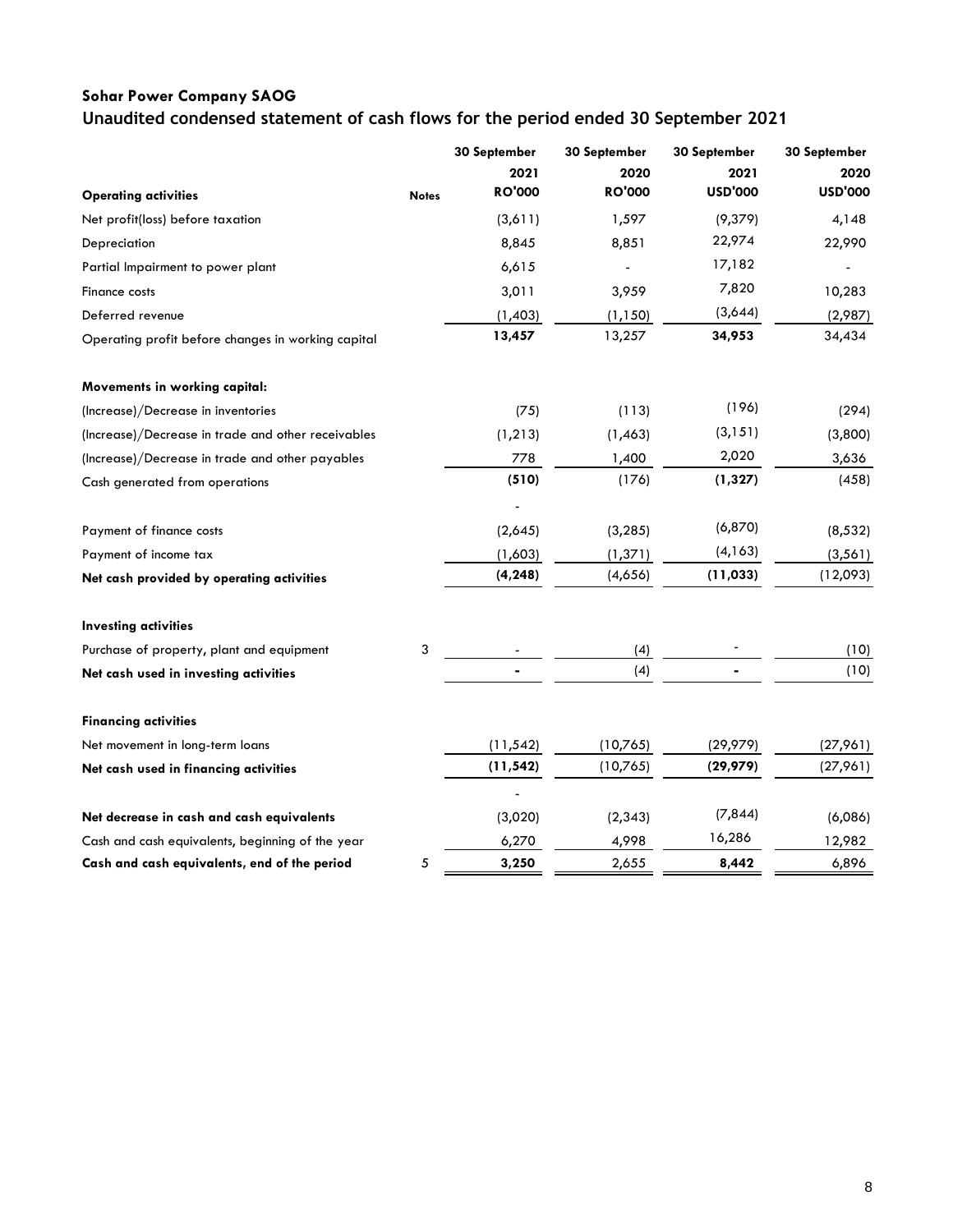### **1 Legal status and activities**

Sohar Power Company SAOG ("the Company") was initially registered as a closed joint stock company in the Sultanate of Oman on 17 July 2004. The Company was incorporated on 22 June 2004. The Company has been established to build and operate a 585 megawatt (MW) electricity generating station and 33 Million Imperial Gallon per day of water desalination plant at Sohar. The commercial operation date ("COD") has been determined to be 28 May 2007. The shareholders in the Extra-ordinary General Meeting held on 23 March 2008 resolved to convert the company from a closed joint stock company into a public joint stock company.

The Company's principal place of business is located at Sohar, Sultanate of Oman.

### **2 Basis of preparation and significant accounting polices**

#### Basis of preparation

#### *a) Statement of compliance*

These condensed interim financial statements have been prepared in accordance with IAS 34 Interim Financial Reporting, applicable requirements of the Oman Commercial Companies Law of 2019 ("CCL") and disclosure requirements of the Capital Market Authority of the Sultanate of Oman ("CMA"). Selected explanatory notes are included to explain events and transactions that are significant to an understanding of the changes in financial position and performance of the Company since the last annual financial statements as at and for the year ended 31 December 2020. The condensed interim financial statements do not include all information required for full annual financial statements prepared in accordance with International Financial Reporting Standards (IFRSs).

### *(b) Basis of measurement*

These condensed interim financial statements are prepared on historical cost basis except for provision for asset retirement obligation and deferred finance costs which are measured at amortised cost and certain financial instruments which are measured at fair value.

### *(c) Use of estimates and judgements*

The preparation of the financial statements in conformity with IFRSs requires the management to make judgements, estimates and assumptions that affect the application of accounting policies and the reported amounts of assets, liabilities, income and expenses. Actual results may differ from these estimates. Estimates and underlying assumptions are reviewed on an ongoing basis. Revisions to accounting estimates are recognised in the period in which the estimates are revised and in any future periods affected.

#### Significant accounting policies

The significant accounting policies applied by the Company in these condensed interim financial statements are consistent with those applied by the Company in its financial statements as at and for the year ended 31 December 2020.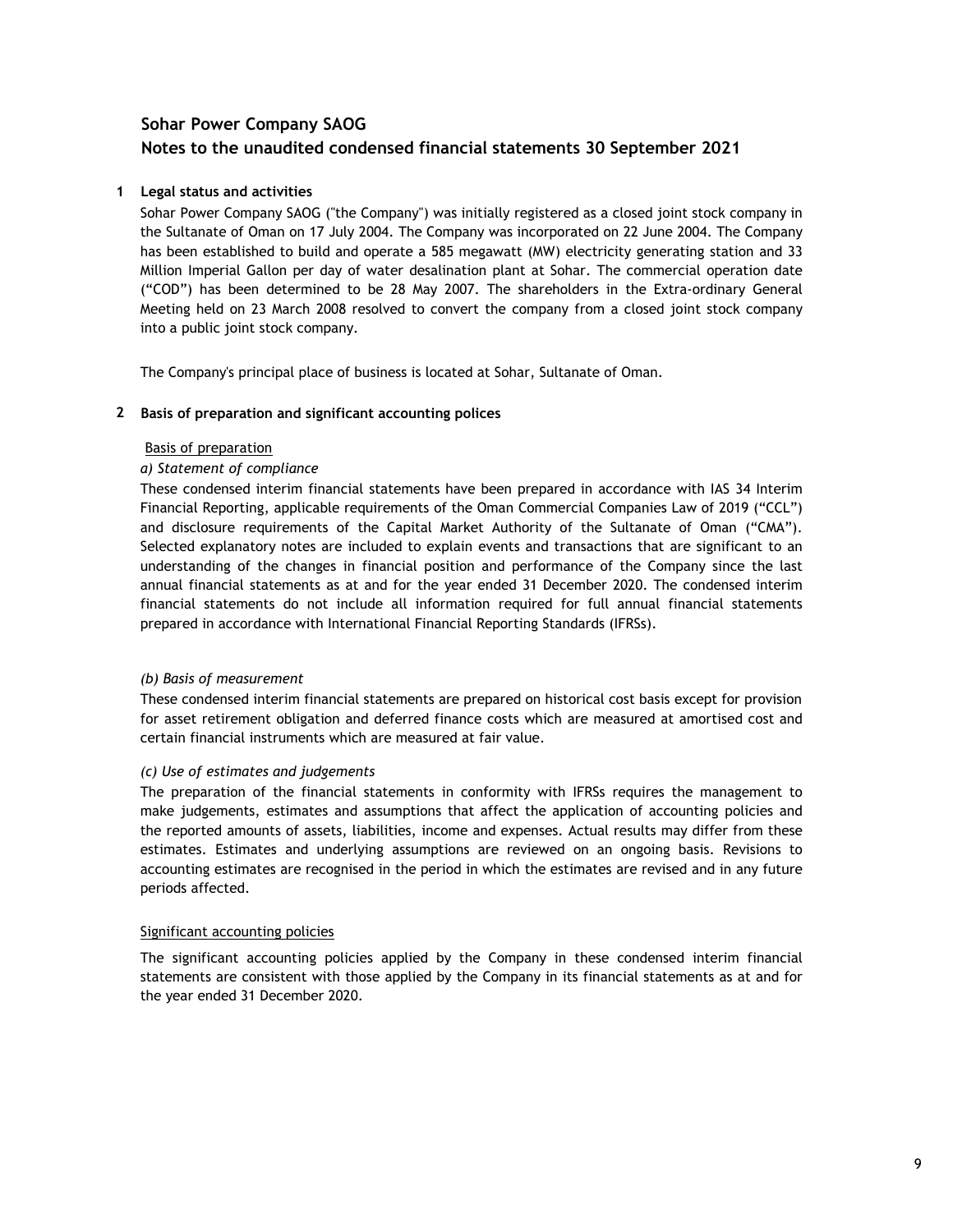### **3 Property, plant and equipment**

(a) The movement in property, plant and equipment is as set out below:

|                                   |                  | <b>Plant and</b> | Technical | <b>Other</b>   | Decommissioning | Capital work-  |              |              |
|-----------------------------------|------------------|------------------|-----------|----------------|-----------------|----------------|--------------|--------------|
| September 2021                    | <b>Buildings</b> | machinery        | parts     | assets         | assets          | in-progress    | <b>Total</b> | <b>Total</b> |
| Cost                              |                  |                  |           |                |                 |                |              |              |
| 1 January 2021                    | 7,027            | 189,443          | 5,093     | 26             | 777             | 219            | 202,585      | 526,196      |
| Additions during the period       |                  |                  |           | $\sim$         | $\blacksquare$  | $\blacksquare$ |              |              |
| Disposals during the year         | $\blacksquare$   | $\blacksquare$   | $\sim$    |                | $\blacksquare$  |                |              |              |
| Impairment                        | (231)            | (6, 217)         | (167)     | $\blacksquare$ | $\sim$          | $\sim$         | (6, 615)     | (17, 182)    |
| Transferred from capital work-in- |                  |                  |           |                |                 |                |              |              |
| progress during the year          |                  |                  |           |                |                 |                |              |              |
| At 30 September 2021              | 6,796            | 183,226          | 4,926     | 26             | 777             | 219            | 195,970      | 509,014      |
| <b>Accumulated depreciation</b>   |                  |                  |           |                |                 |                |              |              |
| 1 January 2021                    | 4,228            | 113,238          | 2,919     | 26             | 353             |                | 120,764      | 313,673      |
| Charge for the period             | 306              | 8,292            | 227       | $\blacksquare$ | 19              |                | 8,844        | 22,971       |
| At 30 September 2021              | 4,534            | 121,530          | 3,146     | 26             | 372             |                | 129,608      | 336,644      |
| Net book amount                   |                  |                  |           |                |                 |                |              |              |
| At 30 September 2021              | 2,262            | 61,696           | 1,780     |                | 405             | 219            | 66,362       | 172,370      |

(b) Land on which the power station, building and auxiliaries are constructed has been sub-leased from Sohar Industrial Port Company SAOC for a period of 15 years from the COD. The sub-lease is further extendable for another 15 years. Lease rent is paid at the rate of approximately RO 64,000 (USD 165,000) per annum.

(c) Property, plant and equipment are mortgaged against long-term loan facilities (Note 9) availed by the Company.

(d) As mentioned in note 2a, the Company's existing long-term agreement for generation of electricity and production of water at Sohar ("PWPA") will end by April 2022. The Company had participated in the "Power 2022 procurement process" launched by the OPWP ("the Tender") and submitted proposals as called for in the Tender. SPC's existing PWPA in relation to power plant is expiring on 31st March 2022. Considering the cancellation of the Power 2022 Tender Process by OPWP, there was an impairment assessment done under IFRS to test the plant's recoverable value against its carrying value. Based on the assessment carried out by SPC, the plant's recoverable value was lower by OMR 6.6 million than its carrying value. This impact was taken to the income statement of the current quarter as required by IAS 36 "Impairment of Assets". Recoverable value was estimated based on value in use method as it reflects more accurately the manner in which the economic benefits embodied in the asset are expected to be realised by the entity. All future cash flows were based on management's best estimate about the future course of action SPC may likely carry out.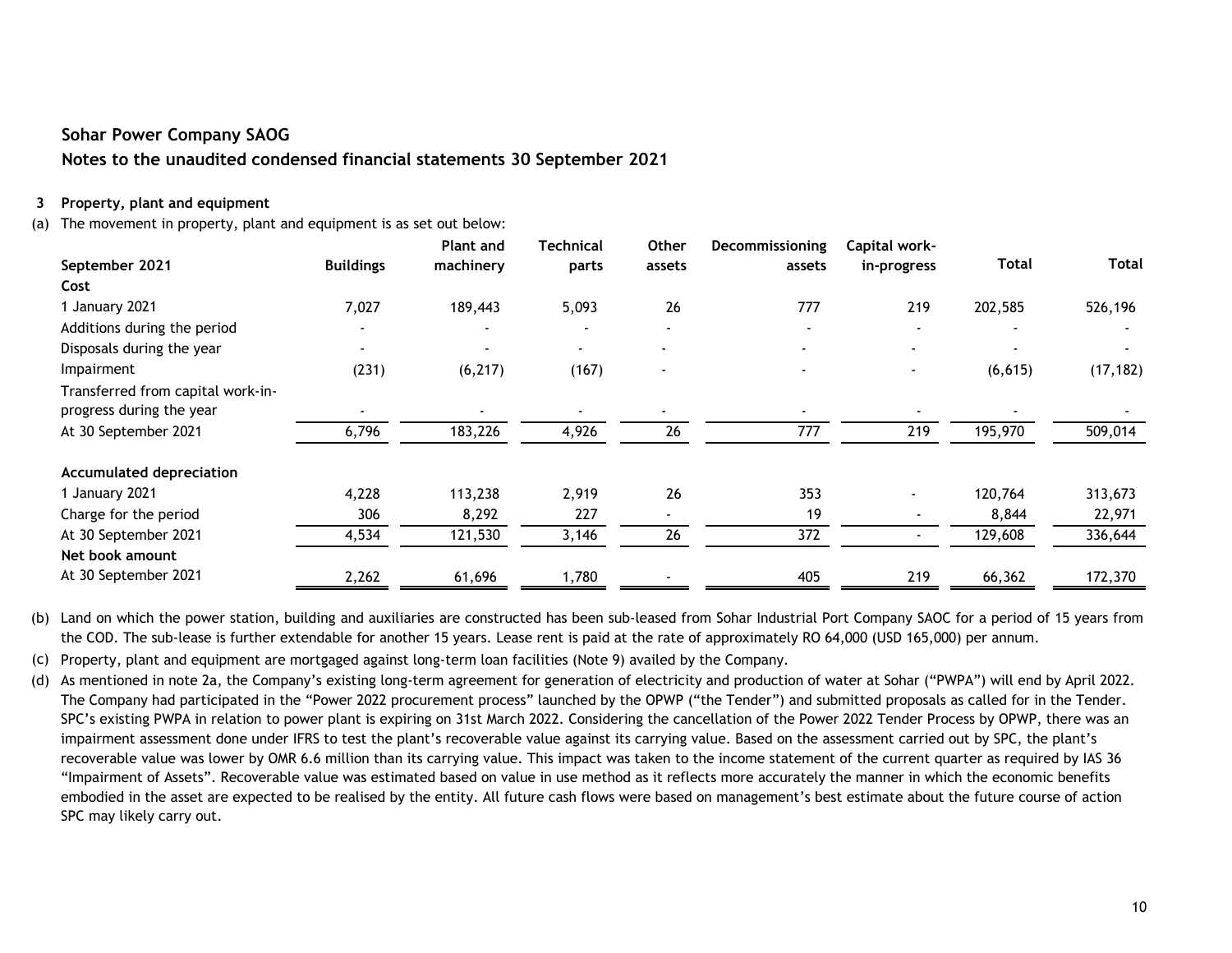|    |                                           | 30 September         | 31 December         | 30 September         | 31 December         |
|----|-------------------------------------------|----------------------|---------------------|----------------------|---------------------|
| 3  | Right-of-use assets and lease liability:  | 2021                 | 2020                | 2021                 | 2020                |
|    | Right-of-use assets                       | <b>RO'000</b>        | <b>RO'000</b>       | <b>USD'000</b>       | <b>USD'000</b>      |
|    | At 1 January 2021                         | 226                  | 526                 | 587                  | 1,366               |
|    | Depreciation Charges (note 15)            | (113)                | (300)               | (294)                | (780)               |
|    |                                           | 113                  | 226                 | 293                  | 586                 |
|    | <b>Lease Liability</b>                    |                      |                     |                      |                     |
|    | At 1 January 2021                         | 237                  | 386                 | 616                  | 1,003               |
|    | <b>Finance Charge</b>                     | 144                  | 17                  | 374                  | 44                  |
|    | Payments During the year                  | (124)                | (166)               | (322)                | (431)               |
|    |                                           | 257                  | 237                 | 668                  | 616                 |
|    | <b>Current Portion</b>                    |                      | (162)               |                      | (421)               |
|    | Non-current portion                       | 257                  | 75                  | 668                  | 195                 |
|    |                                           |                      |                     |                      |                     |
| 4  | Trade and other receivables               | 30 September<br>2021 | 31 December<br>2020 | 30 September<br>2021 | 31 December<br>2020 |
|    |                                           | <b>RO'000</b>        | <b>RO'000</b>       | <b>USD'000</b>       | <b>USD'000</b>      |
|    | Trade receivables                         | 3,197                | 1,910               | 8,302                | 4,961               |
|    | Advances and prepayments                  | 331                  | 273                 | 860                  | 709                 |
|    | Other advances                            | 350                  | 472                 | 909                  | 1,227               |
|    |                                           | 3,878                | 2,655               | 10,071               | 6,897               |
| 5. | Cash and cash equivalents                 |                      |                     |                      |                     |
|    | For the purposes of the statement of cash | 30 September         | 31 December         | 30 September         | 31 December         |
|    | flows, cash and cash equivalents comprise | 2021                 | 2020                | 2021                 | 2020                |
|    | the following:                            | <b>RO'000</b>        | <b>RO'000</b>       | <b>USD'000</b>       | <b>USD'000</b>      |
|    | Current account balances with banks       | 3,250                | 6,270               | 8,442                | 16,286              |
|    |                                           | 3,250                | 6,270               | 8,442                | 16,286              |
|    |                                           |                      |                     |                      |                     |

The current account balances with banks are non-interest bearing.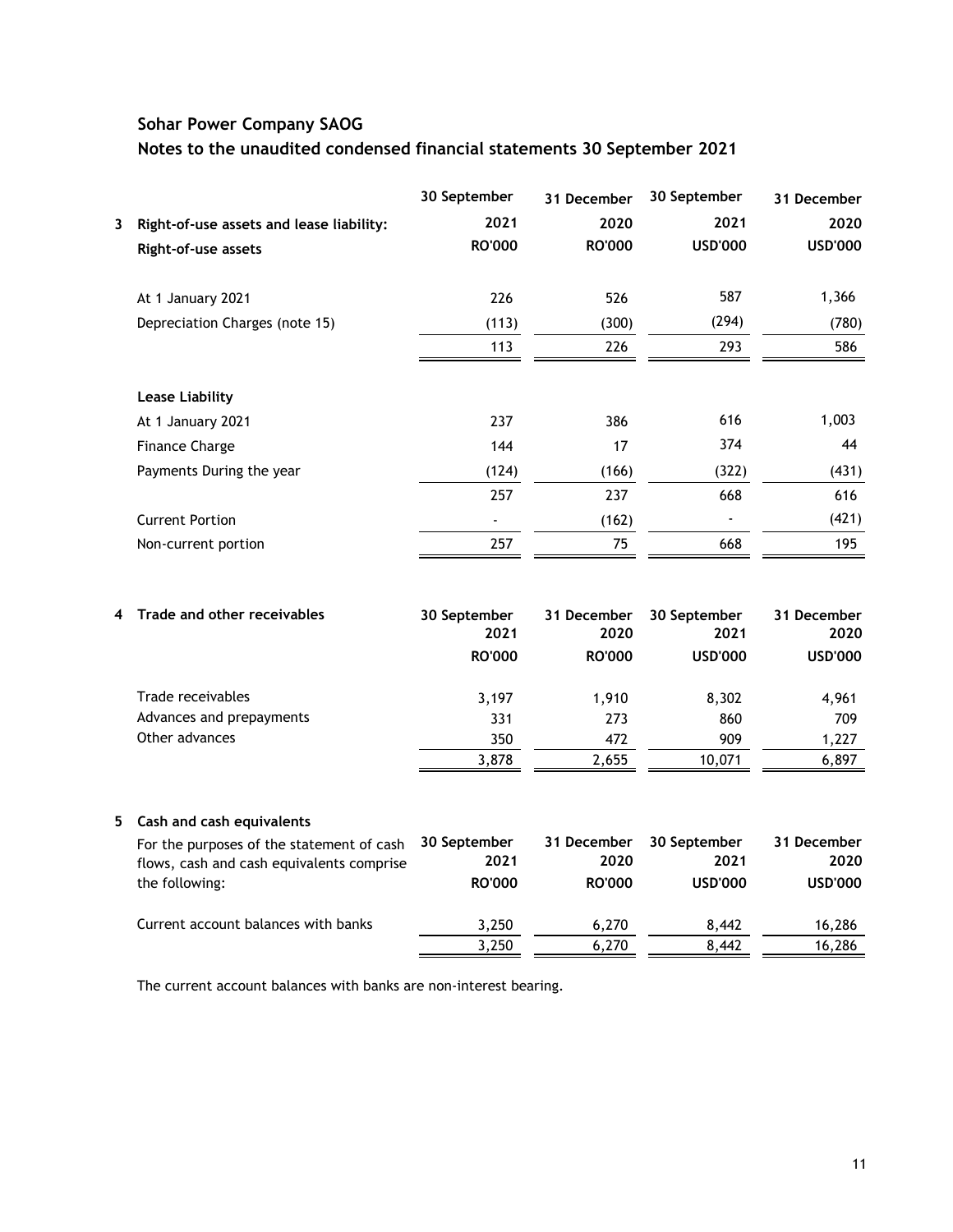#### **6 Share capital**

The authorised, issued and fully paid-up share capital of the Company as registered with the Ministry of Commerce and Industry is as follows:

|                                        | 30 September  | 31 December<br>30 September |                | 31 December    |  |
|----------------------------------------|---------------|-----------------------------|----------------|----------------|--|
|                                        | 2021          | 2020                        | 2021           | 2020           |  |
|                                        | <b>RO'000</b> | <b>RO'000</b>               | <b>USD'000</b> | <b>USD'000</b> |  |
| Authorised share capital of            |               |                             |                |                |  |
| 600,000,000 shares of RO 0.100         | 60,000        | 60,000                      | 156,000        | 156,000        |  |
| Issued and fully paid-up share capital |               |                             |                |                |  |
| of 221,010,000 shares of RO 0.100      | 22,101        | 22,101                      | 57,405         | 57,405         |  |

At the end of the period, shareholders who own 10% or more of the Company's share capital and the number of shares they hold are as follows:

| Name of the shareholders             | Percentage<br>share holding<br>30 September<br>2021 | Number of<br>shares held<br>31 December<br>2020 | Percentage<br>share holding<br>30 September<br>2021 | No of shares<br>held<br>31 December<br>2020 |
|--------------------------------------|-----------------------------------------------------|-------------------------------------------------|-----------------------------------------------------|---------------------------------------------|
| Kahrabel FZE                         | 40%                                                 | 77,353,500                                      | 40%                                                 | 77,353,500                                  |
| <b>MENA Sohar 1SPV LTD</b>           | 20%                                                 | 44,202,000                                      | 20%                                                 | 44,202,000                                  |
| Civil Service Employees Pension Fund | 20%                                                 | 33, 151, 500                                    | 20%                                                 | 33, 151, 500                                |

### **7 Legal reserve**

In accordance with the provisions of the Commercial Companies Law 18/2019, of the Sultanate of Oman, an amount equivalent to 10% of the Company's net profit before appropriations is required to be transferred to a non-distributable reserve until such time as a minimum of one-third of the issued and fully paid-up share capital is set aside. During the current period RO NIL transferred to legal reserve. (2020 RO 225,000.)

### **8 Hedging deficit**

In accordance with IFRS the hedge is tested quarterly for its effectiveness on the basis of clean fair values from the swap banks, and consequently effective and ineffective portions, if any, are recognised in the statement of changes in shareholders' equity and statement of profit or loss, respectively.

| 9. | Long-term loans                          | 30 September  | 31 December   | 30 September   | 31 December    |
|----|------------------------------------------|---------------|---------------|----------------|----------------|
|    |                                          | 2021          | 2020          | 2021           | 2020           |
|    |                                          | <b>RO'000</b> | <b>RO'000</b> | <b>USD'000</b> | <b>USD'000</b> |
|    | Base facility                            | 37,554        | 47,235        | 97,543         | 122,688        |
|    | Repayment facility                       | 7,224         | 9,086         | 18,764         | 23,600         |
|    | Less: Current portion of long-term loans | (9, 450)      | (9, 232)      | (24, 545)      | (23, 979)      |
|    |                                          | 35,328        | 47,089        | 91,762         | 122,309        |
|    | Less: deferred financing costs           | (328)         | (461)         | (852)          | (1, 197)       |
|    | Non-current portion of long-term loans   | 35,000        | 46,628        | 90,910         | 121,112        |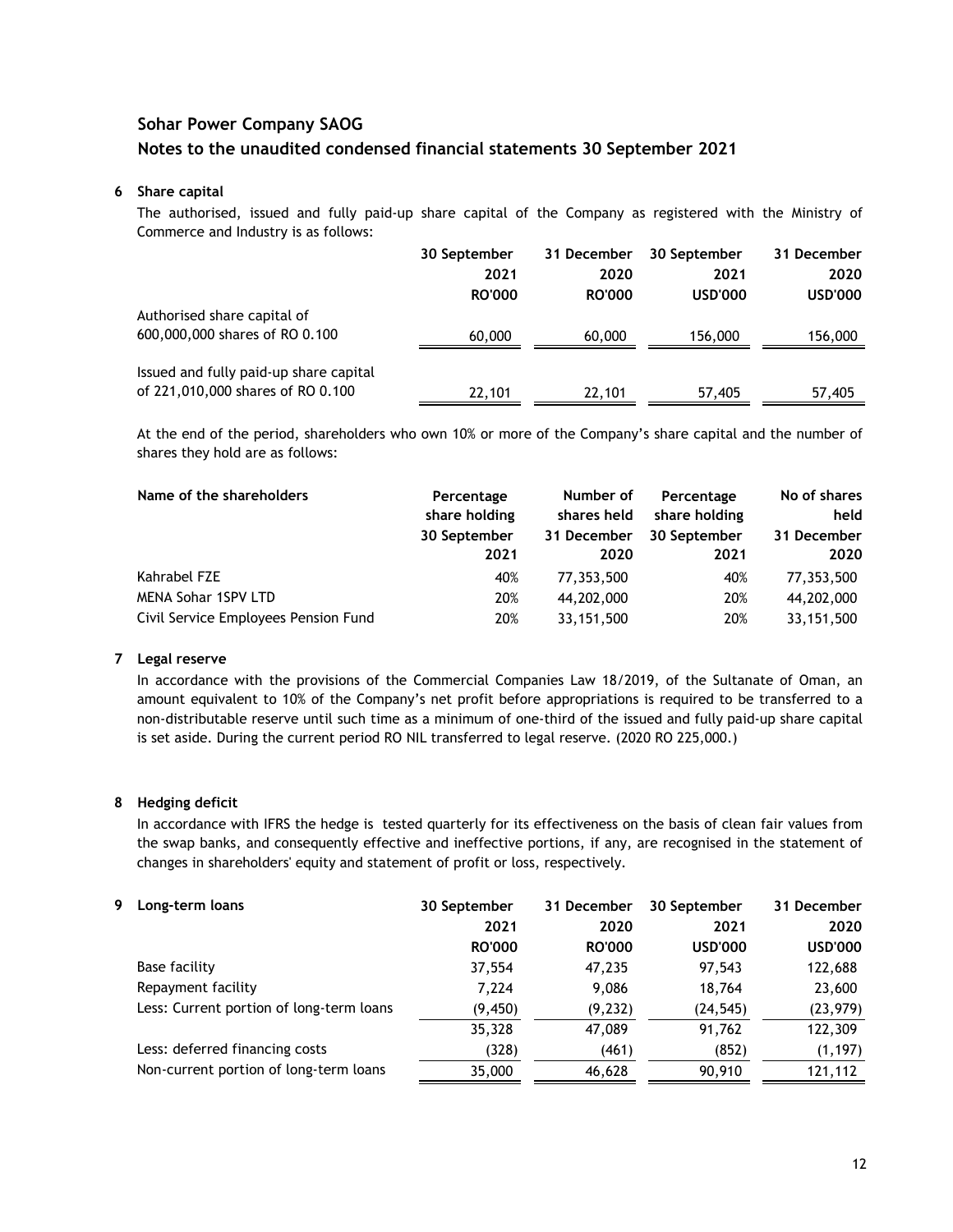### **Syndicated facilities**

The Company has syndicated long-term loan facilities ("syndicated facilities") in the aggregate maximum amount of approximately USD 455 million. HSBC Bank plc is the facility agent ("Facility Agent") for administration and monitoring of the overall loan facilities. HSBC Bank USA – National Association and Bank Muscat has respectively been appointed as the off-shore security trustee and on-shore security agent for the secured finance parties.

| 10 Provision for decommissioning costs | 30 September  | 31 December   | 30 September   | 31 December    |
|----------------------------------------|---------------|---------------|----------------|----------------|
|                                        | 2021          | 2020          | 2021           | 2020           |
|                                        | <b>RO'000</b> | <b>RO'000</b> | <b>USD'000</b> | <b>USD'000</b> |
| At the beginning of the year           | 1.800         | 1.676         | 4.675          | 4,353          |
| Unwinding of discount on               |               |               |                |                |
| decommissioning costs (Note 18)        | 99            | 124           | 257            | 322            |
| At the end of the year                 | 1.899         | 1.800         | 4.932          | 4.675          |

#### **11 Income tax**

The Company is subject to income tax in accordance with the income tax law of the Sultanate of Oman at the tax rate of 15% on taxable profits.

### **12 Trade and other payables**

| Trade payables              | 848    | 55    | 2.203 | 143   |
|-----------------------------|--------|-------|-------|-------|
| Accruals and other payables | 634، ا | .961  | 4.244 | 5.093 |
|                             | 2.482  | 2,016 | 6.447 | 5,236 |

### **13 Related party transactions and balances**

The Company, in the ordinary course of business, deals with parties, which fall within the definition of 'related parties' as contained in IAS 24. The management believes that such transactions are not materially different from those that could be obtained from unrelated parties.

| Significant transactions during<br>the period with related parties | 30 September<br>2021 | 30 September<br>2020 | 30 September<br>2021 | 30 September<br>2020 |
|--------------------------------------------------------------------|----------------------|----------------------|----------------------|----------------------|
| are as follows:                                                    | <b>RO'000</b>        | <b>RO'000</b>        | <b>USD'000</b>       | <b>USD'000</b>       |
| Services provided by Sohar Operations and                          |                      |                      |                      |                      |
| Maintenance Co. LLC (SOMC)                                         | 3,040                | 2,934                | 7,896                | 7,621                |
| Services provided by Power Management                              |                      |                      |                      |                      |
| Co. LLC                                                            |                      |                      |                      |                      |
| - Management fees                                                  | 116                  | 116                  | 301                  | 301                  |
| - Other administrative expenses                                    | 277                  | 270                  | 719                  | 701                  |
| Services provided by Suez - Tractebel S.A.                         | 30                   | 193                  | 78                   | 501                  |
| International Power S.A.-PS Guarantee Fee                          |                      | 291                  |                      | 756                  |
| Key management remuneration                                        | 175                  | 214                  | 455                  | 556                  |
| Directors' meeting attendance fees                                 | 29                   | 20                   | 75                   | 52                   |
| Electrabel S.A. - guarantee fee                                    | 40                   | 58                   | 104                  | 151                  |
| MENA Sohar 1SPV LTD - LC fee                                       | 23                   | 24                   | 60                   | 62                   |
| SOGEX Oman LLC - LC fee                                            | 6                    | 6                    | 16                   | 16                   |
| <b>MOD Pension Fund - LC fee</b>                                   | 6                    | 6                    | 16                   | 16                   |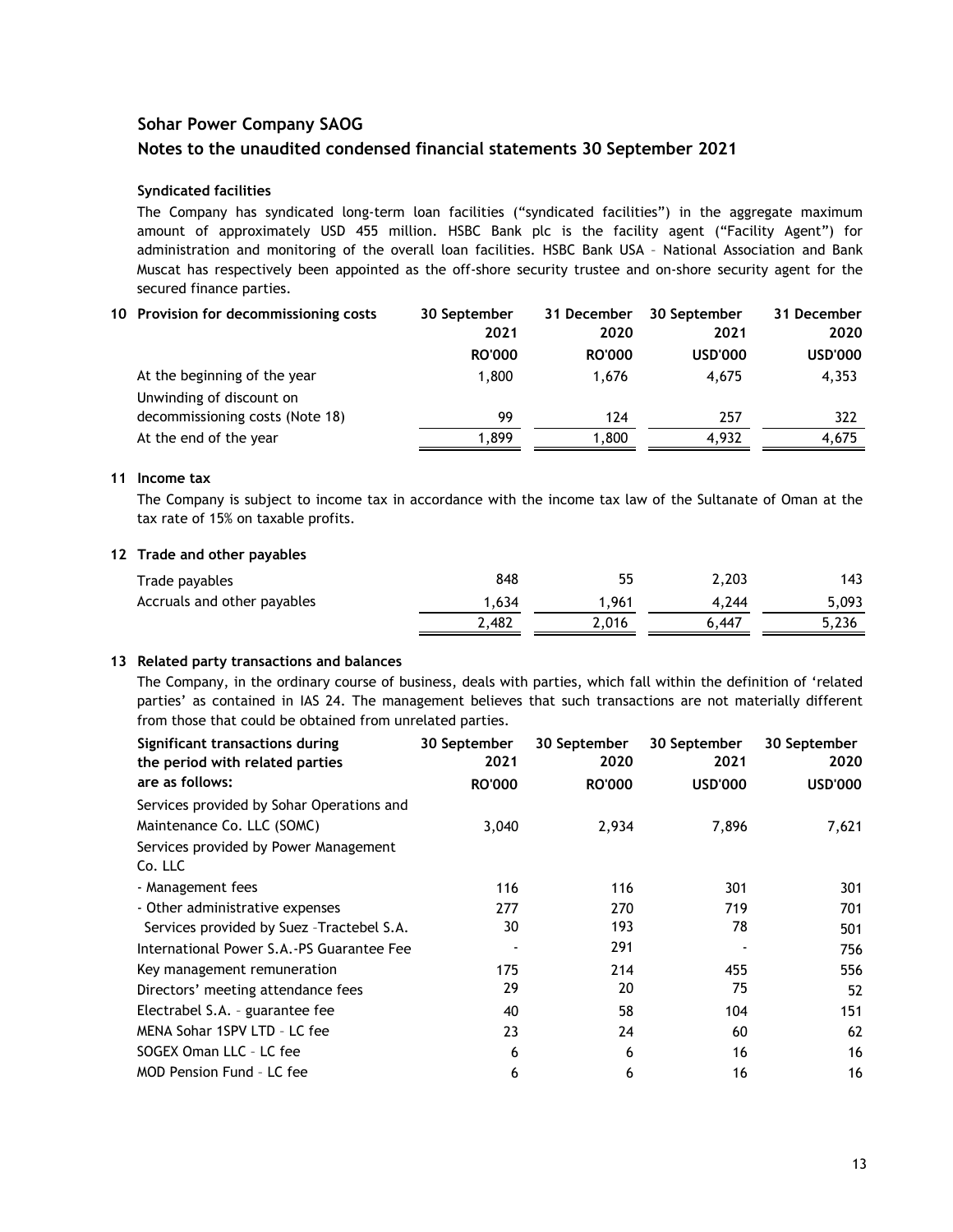A summary of the related party balances as at 30 September 2021 is as follows:

| Amounts due to a related party   | 30 September  | 31 December   | 30 September   | 31 December    |
|----------------------------------|---------------|---------------|----------------|----------------|
|                                  | 2021          | 2020          | 2021           | 2020           |
|                                  | <b>RO'000</b> | <b>RO'000</b> | <b>USD'000</b> | <b>USD'000</b> |
| Sohar Operations and Maintenance |               |               |                |                |
| Co. LLC                          | 436           | 288           | 1.132          | 748            |
|                                  | 436           | 288           | 1.132          | 748            |

The balances due to related parties are unsecured, bear no interest, have no fixed repayment terms and have been disclosed separately in the statement of financial position.

### **14 Revenue**

|                                   | 30 September  | 30 September  | 30 September   | 30 September   |
|-----------------------------------|---------------|---------------|----------------|----------------|
|                                   | 2021          | 2020          | 2021           | 2020           |
|                                   | <b>RO'000</b> | <b>RO'000</b> | <b>USD'000</b> | <b>USD'000</b> |
| Power and water revenue           | 19.494        | 20,075        | 50,634         | 52,143         |
| Transferred from deferred revenue | 1.403         | 1.149         | 3.644          | 2,984          |
|                                   | 20,897        | 21,224        | 54,278         | 55,127         |

### **15 Cost of revenue**

|                                              | 30 September<br>2021 | 30 September<br>2020 | 30 September<br>2021 | 30 September<br>2020 |
|----------------------------------------------|----------------------|----------------------|----------------------|----------------------|
|                                              | <b>RO'000</b>        | <b>RO'000</b>        | <b>USD'000</b>       | <b>USD'000</b>       |
| Fuel gas                                     | 905                  | 1,476                | 2,351                | 3,834                |
| Operations and maintenance costs             | 3,040                | 2,934                | 7,896                | 7,621                |
| Depreciation                                 | 8,845                | 8,738                | 22,974               | 22,696               |
| Partial Impairment of power plant            | 6,615                |                      | 17,182               |                      |
| Depreciation relating to right-of-use assets |                      |                      |                      |                      |
| (Note 3)                                     | 113                  | 113                  | 294                  | 294                  |
| Seawater extraction                          | 599                  | 589                  | 1.556                | 1,530                |
| Other operating expenses                     | 1,062                | 866                  | 2,758                | 2,249                |
|                                              | 21,179               | 14,716               | 55,011               | 38,224               |

### **16 Other income**

|                                   | 30 September<br>2021 | 30 September<br>2020 | 30 September<br>2021 | 30 September<br>2020 |
|-----------------------------------|----------------------|----------------------|----------------------|----------------------|
|                                   | <b>RO'000</b>        | <b>RO'000</b>        | <b>USD'000</b>       | <b>USD'000</b>       |
| Reimursement of extra tax payable | 289                  | 223                  | 751                  | 579                  |
|                                   | 289                  | 223                  | 751                  | 579                  |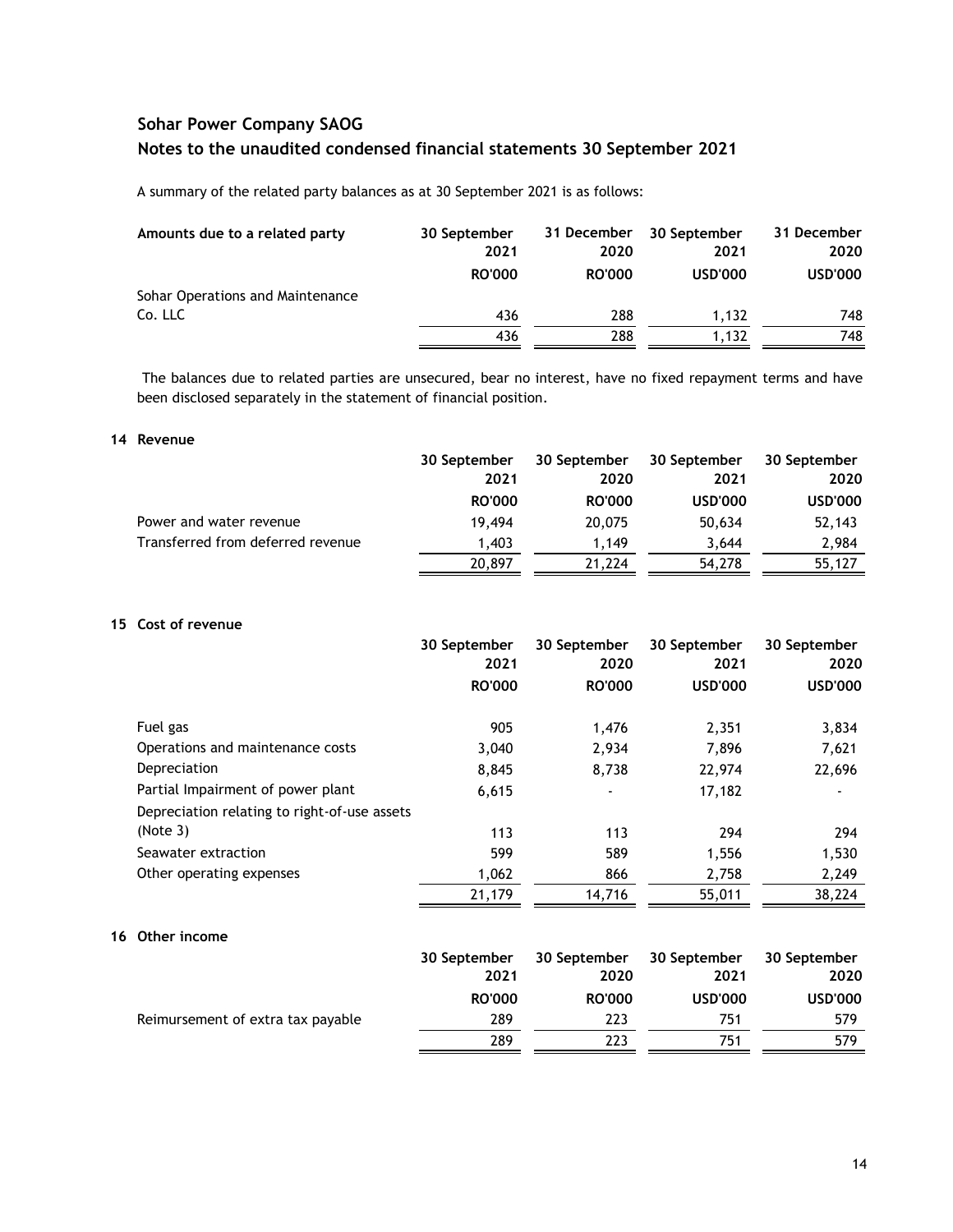|    | 17 General and administrative expenses   | 30 September<br>2021 | 30 September<br>2020 | 30 September<br>2021 | 30 September<br>2020 |
|----|------------------------------------------|----------------------|----------------------|----------------------|----------------------|
|    |                                          | <b>RO'000</b>        | <b>RO'000</b>        | <b>USD'000</b>       | <b>USD'000</b>       |
|    | Management fees                          | 115.5                | 116                  | 300                  | 300                  |
|    | Directors' meeting attendance fees       |                      |                      |                      |                      |
|    | and remuneration                         | 29                   | 20                   | 75                   | 52                   |
|    | Legal and professional fees              | 52                   | 47                   | 135                  | 122                  |
|    | Staff costs                              | 23                   | 23                   | 60                   | 60                   |
|    | Other administrative expenses            | 385                  | 748                  | 1,000                | 1,943                |
|    |                                          | 605                  | 954                  | 1,570                | 2,477                |
| 18 | <b>Finance costs</b>                     |                      |                      |                      |                      |
|    | Interest on net settlement of swaps      | 2,090                | 1,806                | 5,429                | 4,691                |
|    | Interest on base facility                | 465                  | 1,055                | 1,208                | 2,740                |
|    | Interest on repayment facility           | 89                   | 203                  | 231                  | 527                  |
|    | Ineffective portion of changes in fair   |                      |                      |                      |                      |
|    | value of cash flow hedges                |                      | 202                  |                      | 525                  |
|    | Amortisation of deferred financing costs | 133                  | 153                  | 345                  | 397                  |
|    | Other financial charges                  | 137                  | 452                  | 357                  | 1,174                |
|    | Unwinding of discount on                 |                      |                      |                      |                      |
|    | decommissioning costs (note 10)          | 99                   | 87                   | 257                  | 226                  |
|    |                                          | 3,013                | 3,958                | 7,827                | 10,280               |

### **19 Net assets per share**

Net assets per share is calculated by dividing the shareholders' funds by the number of shares at the end of the period.

|                                                                                 | 30 September<br>2021<br><b>RO'000</b> | 31 December<br>2020<br><b>RO'000</b> | 30 September<br>2021<br><b>USD'000</b> | 31 December<br>2020<br><b>USD'000</b> |
|---------------------------------------------------------------------------------|---------------------------------------|--------------------------------------|----------------------------------------|---------------------------------------|
| Shareholders' funds (in '000)                                                   | 16,259                                | 19.328                               | 42,231                                 | 50,204                                |
| Number of issued and fully paid-up shares<br>at the end of the period (in '000) | 221,010                               | 221,010                              | 221,010                                | 221,010                               |
| Net assets per share (RO/USD)                                                   | 0.074                                 | 0.087                                | 0.191                                  | 0.226                                 |